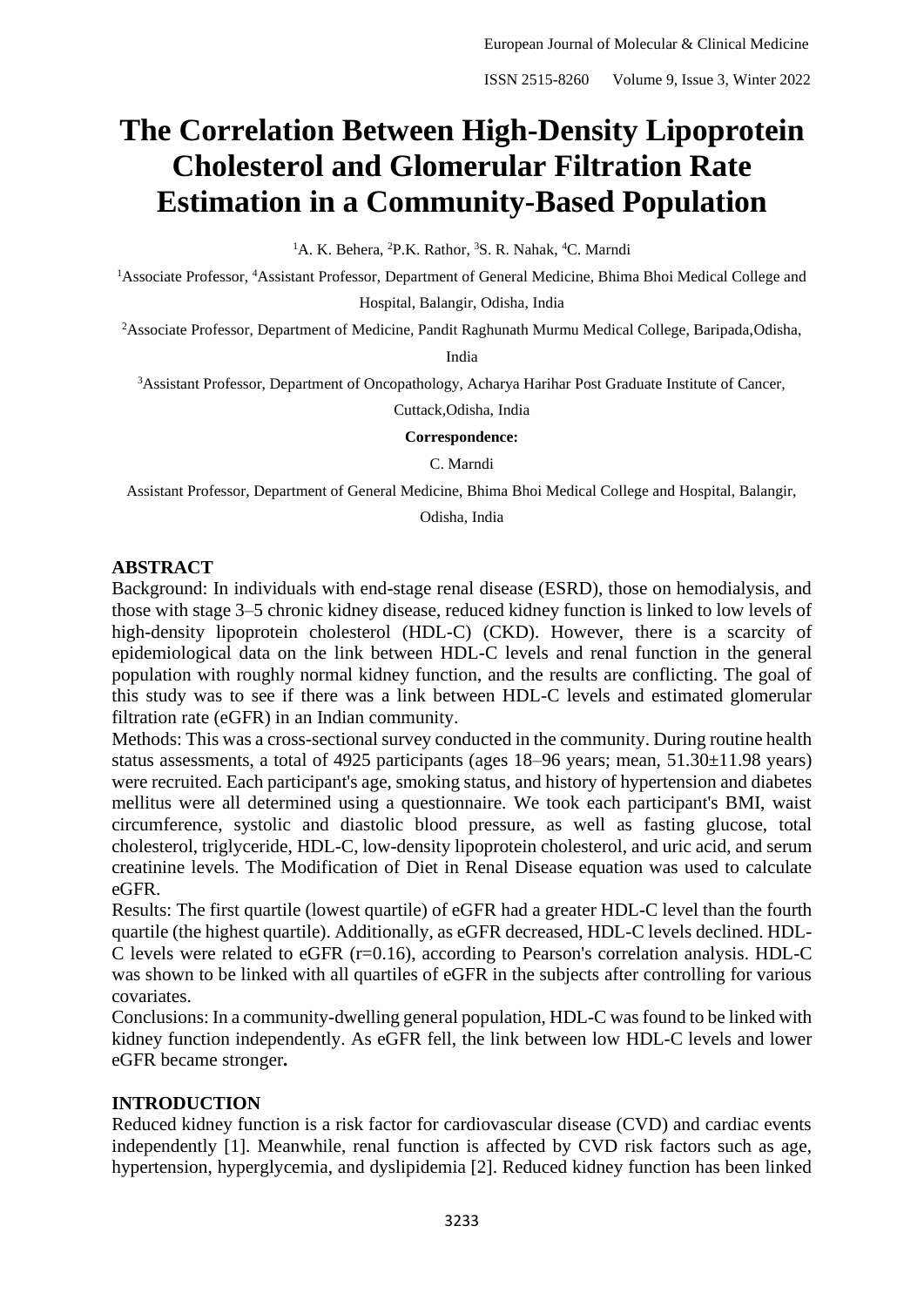to low high-density lipoprotein cholesterol (HDL-C) levels in patients with end-stage renal disease (ESRD), those on hemodialysis, and those with stage 3–5 chronic kidney disease (CKD) in previous studies [3-5], and low HDL-C levels are a hallmark of ESRD-related dyslipidemia [6]. Some researchers believe the link between renal function and HDL-C is due to deregulation of HDL-C metabolism caused by decreased kidney function [7].

The cardioprotective benefits of HDL-C have been proven by clinical and experimental research as an essential cardiovascular risk factor. However, whether HDL-C has an independent protective effect on kidney function is unknown. The amount of epidemiological evidence on the link between HDL-C and kidney function in people with roughly normal kidney function is limited, and the conclusions are inconsistent [8,9]. Odden et al. recently showed that HDL-C was related with a lower cystatin C-based estimated glomerular filtration rate (eGFR) across the age spectrum, with the relationships appearing to be stronger in older persons [10].Prior research, however, found that after adjusting for age, HDL-C was not related with kidney function independently. As a result, we studied the association between HDL-C and creatinine-based eGFR in a community-based Indian population in the current study.

### **METHODS**

Through routine health status assessments, this community-based cross-sectional survey was meant to investigate the link between HDL-C and eGFR. The study population has previously been described [11]. The communities were chosen for their convenience, as well as their ability to represent various economic, civilizational, and lifestyle profiles (village, town and city). A minimum of 90% of residents in each community took part in the study, and the participants were all of the same ethnicity (100 percent Han people). All of the participants were permanent residents, above the age of 18, and capable of giving informed permission. The study eliminated participants who had malignant tumours, were bedridden, had mental illnesses, had significant heart and lung function failure, or were on dialysis.The data was collected over the course of a year. This poll included 5100 people (2111 from the urban community, 1513 from the rural community, and 1476 from the town community). We removed patients with missing data for critical factors  $(n=175)$  from the current study. There were 69 missing height and weight measurements, 27 missing systolic and diastolic blood pressure (SBP) measurements, 135 missing serum creatinine (Scr) values, 120 missing blood glucose (Glu), total cholesterol (TC), triglyceride (TG), low-density lipoprotein cholesterol (LDL-C), or HDL-C values, for a total sample size of 4925.

#### **QUESTIONNAIRE AND ANTHROPOMETRIC MEASUREMENTS**

Using standardised self-report questionnaires, information about the participants' age, smoking status, history of hypertension and diabetes mellitus, and medication use was gathered. Faceto-face counselling was used to deliver this questionnaire. The inquiry was done by physicians from the XXXX Hospital's Department of Cardiology, who had been educated by the research team.

Anthropometric and blood pressure measurements were part of the physical examination. Height, weight, and the circumferences of the waist and hips were all measured. The waist-tohip ratio (WHR) and body mass index (BMI) were computed. The BMI was computed by dividing one's weight in kilogrammes by one's height in metres squared (kg/m2). WHR was computed by dividing the waist circumference (WC) by the hip circumference (HC). The participants' blood pressure was taken while they were sitting. Blood pressure was taken three times in a row, with a one-minute interval between each test. For the statistical analysis, the mean value of blood pressure was employed.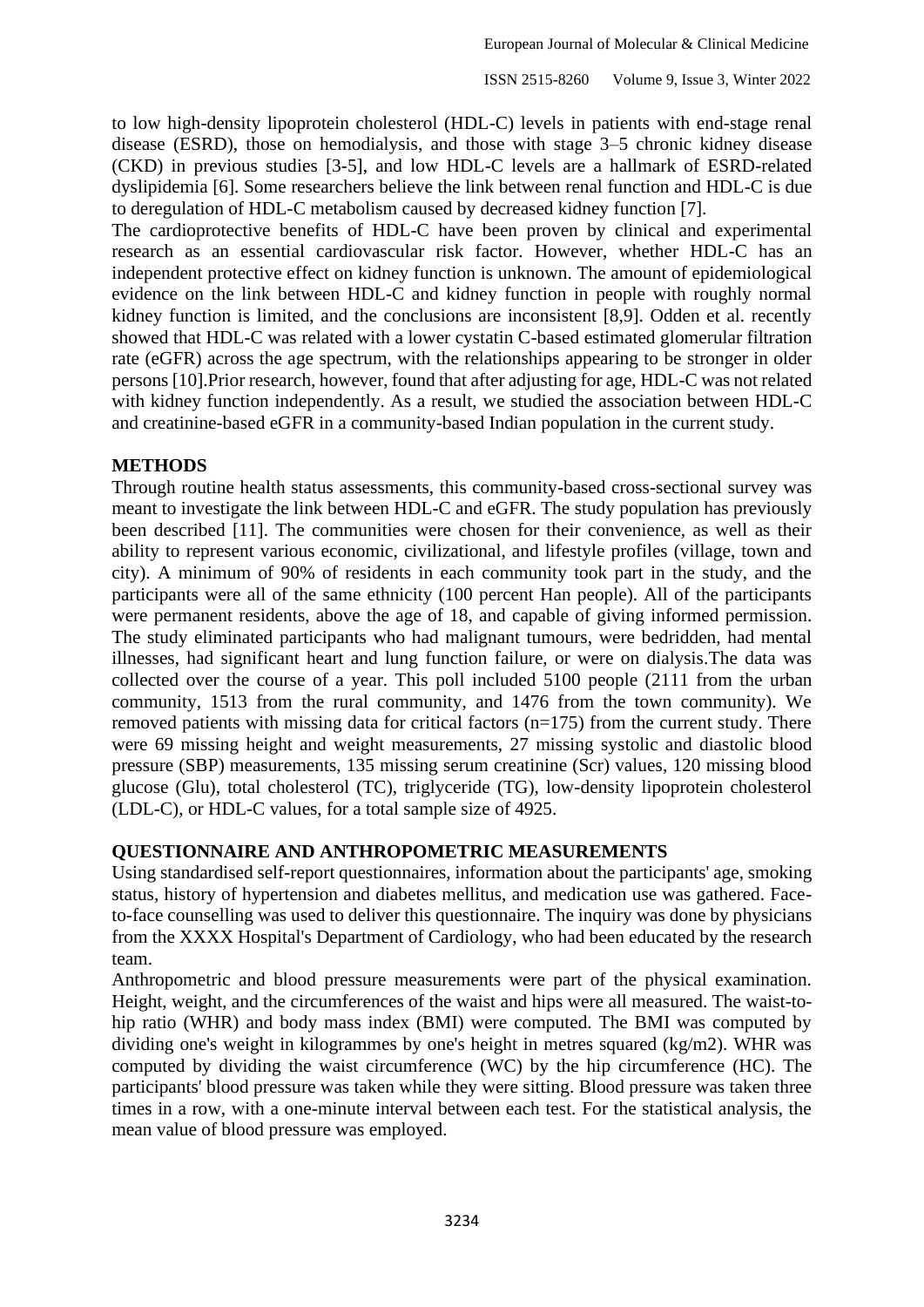## **DEFINITION OF VARIABLES**

Cigarette smoking was defined as smoking at least one cigarette per day for at least a year. I a systolic blood pressure (SBP) of  $\geq$ 140 mmHg; (ii) a diastolic blood pressure (DBP) of  $\geq$ 90 mmHg; and/or (iii) the administration of an antihypertensive medicine [13]. A conventional 75 g oral glucose tolerance test was given to all individuals without a history of diabetes mellitus (4559 people) (OGTT). To measure blood glucose, patients with a history of diabetes mellitus had their fasting venous blood taken. A fasting glucose level of ≥7.1 mmol/L, a 2 h venous blood glucose level of  $\geq$ 11.11 mmol/L, or the use of a hypoglycemic medication or insulin were all used to diagnose diabetes mellitus [14].

The following calibration equation was generated from the results (*R*2=0.999) [\[15\]](#page-7-0): Jaffe's kinetic method Scr (mg/ dL)=0.795×[enzymatic method Scr (mg/dL)]+0.29.eGFR was calculated using the Chinese modified Modification of Diet in Renal Disease (CMDRD) equation as follows [\[16\]](#page-7-1): eGFR (mL/min/1.73 m2)=175×standard creatinine (mg/dL)−1234.×age (year)−0.179×0.79 (if female).

## **STATISTICAL ANALYSIS**

Continuous variables are expressed as the mean and standard deviation (SD). Normality was tested using the Kolmogorov–Smirnov criterion. Skewed variables are expressed as the median value (with an interquartile range). Categorical variables are expressed as numbers and percentages. Baseline characteristics were separated according to the eGFR quartiles. eGFR levels were classified as follows: quartile 1 ( $\geq$ 102.35 mL/min/1.73 m<sup>2</sup>), quartile 2 (92.42– 102.34 mL/min/1.73 m<sup>2</sup>), quartile 3 (83.67–92.41 ml/min/1.73 m<sup>2</sup>), and quartile 4 (≤83.66  $mL/min/1.73$  m<sup>2</sup>). Statistical comparison of the groups was undertaken by one- way ANOVA (continuous variables).

In univariate analyses, Pearson's correlation analysis for continuous variables or Spearman's correlation analysis for categorical variables were used to evaluate the correlation between HDL-C levels and eGFR as a continuous variable, and multivariable linear regression analysis was performed for variables with a probability value ≤0.10, and variables with a probability value less than 0.05 remained in the model after adjusting for several confounders (covariates). In addition, logistic regression models were employed to better understand the relationship between HDL-C levels and different eGFR quartiles. The odds ratios (ORs) and 95 percent confidence intervals (CIs) for variables with a probability value  $\leq 0.10$  were calculated using forward stepwise multivariate logistic regression, and those with a probability value less than 0.05 remained in the model after correction. The reference was the first quartile of eGFR.Model 1 was adjusted for age and gender, while model 2 was adjusted for model 1 variables plus smoking status, a history of hypertension, and a history of diabetes. Model 3 was modified for BMI, WC, WHR, SBP, and DBP, as well as model 2 variables. Model 4 included fasting glucose, triglyceride, LDL-C, and uric acid values, as well as model 3 variables.

All data entry and management activities were undertaken on an Excel spreadsheet, and data were analyzed using SAS statistical software (SAS Institute Incorporated, Cary, NC, USA), version 9.1. A 2-sided P-value <0.05 was considered significant.

### **RESULTS**

## **CHARACTERISTICS OF PARTICIPANTS**

The current study included a total of 4925 participants. There were 2383 males (48.39 percent) and 2542 females in the sample (51.61 percent). The average age was 51.30±11.98 years, with a range of 18–96 years. There were 1483 smokers (30.11 percent), 571 diabetics (11.59 percent), and 1751 hypertensive people in the study (35.55 percent). 145 of the 4559 people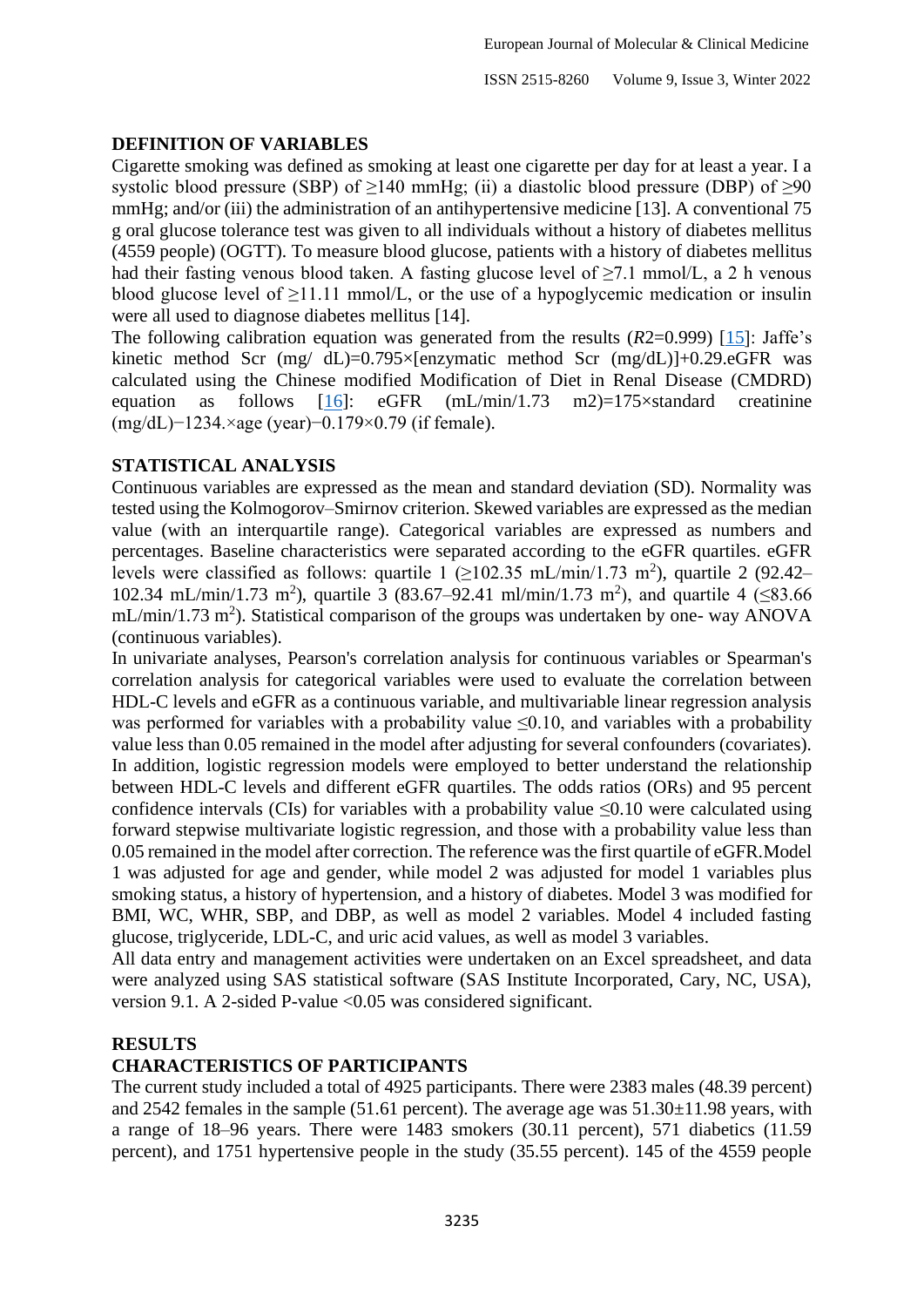who completed the OGTT had recently been diagnosed with diabetes (2.94 percent). A total of 317 people were newly diagnosed with hypertension (6.44 percent).

The clinical features of the study subjects are shown in Table 1. Based on their eGFR quartiles, the subjects were separated into four groups. Participants in quartile 4 were more likely to be hypertensive and older than those in quartile 1, and they had higher SBP, total cholesterol, triglyceride, LDL-C, and uric acid  $(P<0.05)$  and lower HDL-C  $(P<0.05)$  values than those in quartile 1. In contrast, between quartiles 1 and 4, the percentage of males, smoking status, and DBP and fasting glucose readings were not substantially different (P>0.05). Furthermore, as eGFR decreased, HDL-C levels decreased.

## **THE ASSOCIATION OF HDL-C WITH EGFR IN ALL PARTICIPANTS**

All subjects were subjected to univariate and multivariate analysis of the link between HDL-C and eGFR as a continuous variable. The results of Pearson's correlation and multivariable linear regression analyses are shown in Table 2. HDL-C levels were related with eGFR (r=0.16, P<0.001), according to Pearson's correlation analysis. HDL-C levels were found to be linked with eGFR in a multivariate linear regression analysis. In addition, eGFR was linked to male gender, age, diabetes mellitus, BMI, WC, WHR, and triglyceride, LDL-C, and uric acid levels. Table 3 shows the connection between HDL-C and different quartiles of eGFR among the subjects. The reference quartile 1 of eGFR was utilised to develop a stepwise logistic regression model. After controlling for all confounders such as age, gender, smoking status, a history of hypertension and diabetes mellitus, SBP, DBP, triglyceride, LDL-C, fasting glucose, and uric acid (model 4), the results revealed that HDL-C was independently linked with all quartiles of eGFR. Furthermore, with decreasing eGFR values (quartiles 2–4), the OR declined gradually.

## **DISCUSSION**

This is the first study in India to look into the link between HDL-C and renal function in a community setting. In this study, we found a link between HDL-C levels and eGFR in a community-based general population. HDL-C was also independently linked with all quartiles of eGFR among the subjects after adjusting for all covariates (model 4), and the OR declined progressively as the eGFR fell (quartiles 2 to 4).When we controlled for key covariates in a stepwise way, however, HDL-C was not independently linked with eGFR. As a result, these findings suggest that confounders such as age, blood pressure, and lipid characteristics may alter the independent connection between low HDL-C levels and impaired kidney function. Furthermore, when eGFR drops, this connection should improve gradually in all people.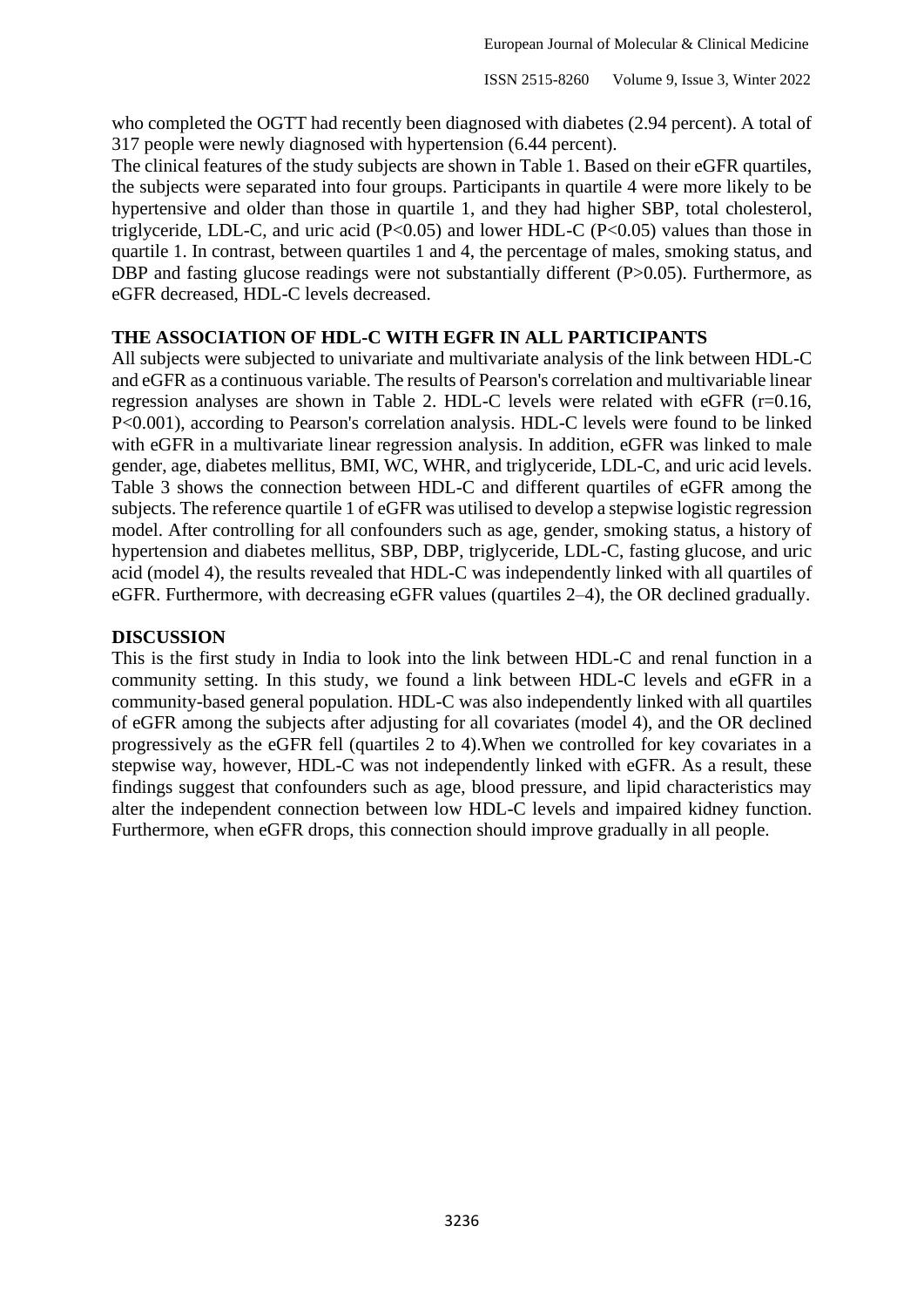ISSN 2515-8260 Volume 9, Issue 3, Winter 2022

|                              | <b>Overall</b>      | <b>Quartile 1</b>  | <b>Quartile 2</b>            | <b>Quartile 3</b>            | <b>Quartile 4</b>          |
|------------------------------|---------------------|--------------------|------------------------------|------------------------------|----------------------------|
|                              | $(n=4925)$          | $\geq 102.35$      | 92.42-102.34                 | 83.67-92.41                  | $\leq 83.66$               |
| <b>Characteristic</b>        |                     | $(n=1232)$         | $(n=1230)$                   | $(n=1232)$                   | $(n=1231)$                 |
| eGFR                         | 92.42               | 110.73             | 97.12                        | 88.21                        | 77.08                      |
| (ml/min/1.73m <sup>2</sup> ) | $(83.66 - 102.36)$  | $(106.30 -$        | $(94.76 - 99.62)$            | $(86.05 - 90.22)$            | $(71.00 - 80.60)$          |
|                              |                     | 117.69)            |                              |                              |                            |
| Age (years)                  | $51.30 \pm 11.98$   | $44.61 \pm 14.28$  | $46.97 \pm 13.23$ *          | $52.55 \pm 13.32^*$          | $61.13 \pm 13.42$ **       |
| male sex $[n (%)]$           | 2383(48.3%)         | 584(47.4%)         | 606(49.3%)                   | $602(48.9\%)$                | 591(48.0%)                 |
| Currentsmoking[n(            | 1483(30.1%)         | 368(29.9%)         | 380(30.9%)                   | 350(28.4%)                   | 385(31.3%)                 |
| $%$ )]                       |                     |                    |                              |                              |                            |
| Hypertension $[n(\%)]$       | 1751(35.6%)         | 360(29.2%)         | $406(33.0\%)^*$              | $451(36.6\%)$ <sup>*</sup>   | $534(43.4\%)$ **           |
|                              |                     |                    |                              |                              |                            |
| Diabetesmellitus[n           | 571(11.6%)          | $121(9.8\%)$       | 133(10.8%)                   | $152(12.3\%)^*$              | $165(13.4\%)$ <sup>*</sup> |
| (%)]                         |                     |                    |                              |                              |                            |
| BMI(kg/m <sup>2</sup> )      | $25.68 \pm 3.73$    | $25.34 \pm 4.06$   | $25.66 \pm 3.65$             | $25.78 \pm 3.63$             | $25.95 \pm 3.55$           |
| $WC$ (cm)                    | 99.15±7.58          | $97.85 \pm 7.88$   | $98.82 \pm 7.28$ *           | 99.56±7.53*                  | $100.40\pm7.39*$           |
| Waist-hip ratio              | $0.87 + 0.07$       | $0.86 \pm 0.07$    | $0.86 \pm 0.06$              | $0.87 \pm 0.06$              | $0.88 \pm 0.06^*$          |
| SystolicBP(mmHg              | $128.15 \pm 18.58$  | $123.52 \pm 17.79$ | 125.45±17.98*                | $128.88 \pm 18.50^*$         | 132.75±19.08*              |
|                              |                     |                    |                              |                              |                            |
| DiastolicBP(mmH              | 77.87±10.57         | 77.85±10.58        | 77.47±10.38                  | 78.35±10.37                  | 77.82±10.93                |
|                              |                     |                    |                              |                              |                            |
| <b>Total cholesterol</b>     | $4.97 \pm 0.96$     | $4.70 \pm 0.93$    | $4.92 \pm 0.93$ <sup>*</sup> | $5.08 \pm 0.92$ <sup>*</sup> | $5.20 \pm 0.99$ **         |
| (mmol/L)                     |                     |                    |                              |                              |                            |
| Triglyceride                 | $1.38(0.96 - 2.01)$ | $1.23(0.85 -$      | $1.32(0.93 -$                | $1.39(1.00 -$                | $1.51(1.11-$               |
| (mmol/L)                     |                     | 1.82)              | $1.96$ <sup>*</sup>          | $2.04$ <sup>*</sup>          | $2.16$ <sup>**</sup>       |
| LDLcholesterol(m             | $2.81 \pm 0.77$     | $2.64 \pm 0.75$    | $2.75 \pm 0.77$ *            | $2.85 \pm 0.74$ <sup>*</sup> | $2.99 \pm 0.78$ **         |
| mol/L)                       |                     |                    |                              |                              |                            |
| HDLcholesterol(m             | $1.42 \pm 0.35$     | $1.43 \pm 0.34$    | $1.42 \pm 0.55$ <sup>*</sup> | $1.41 \pm 0.26$ <sup>*</sup> | $1.38 \pm 0.36^*$          |
| mol/L)                       |                     |                    |                              |                              |                            |
| Fastingglucose(m             | $5.27 \pm 1.36$     | $5.30 \pm 1.61$    | $5.22 \pm 1.32$              | $5.26 \pm 1.17$              | $5.29 \pm 1.32$            |
| mol/L)                       |                     |                    |                              |                              |                            |
| Uricacid(mmol/L)             | 287.80±77.95        | 258.59±71.32       | 280.37±72.89*                | $291.86 \pm 73.75^*$         | 320.40±80.58**             |
|                              |                     |                    | $\ast$                       |                              |                            |

**Table1: The clinical characteristics of the study participants.**

Note: Characteristics are reported as percentages for categorical variables and means (±SD) or medians (with interquartile range) for continuous variables. The studyparticipants were divided into four groups based on eGFR quartiles ( $(≥102.35, 92.42-102.34, 83.67-92.41,$  and  $≤83.66$  $mL/min/ 1.73 m<sup>2</sup>$ ). Categorical variables are presented as counts and percentages. The values outside the parent hesesare the number of subjects, and the prevalence is presented in parentheses.

The first quartile of eGFR was used as the reference.

\*p<0.05 vs.Quartile1.

\*\*p<0.01 vs.Quartile1.

Abbreviations:eGFR,estimatedglomerularfiltrationrate;BMI,bodymassindex;WC,waistcircum ference;BP,bloodpressure;HDL,high-densitylipoprotein;LDL,low-densitylipoprotein.

Previous research has found a link between HDL-C and renal function. However, the majority of these investigations were conducted on individuals with ESRD or who were on hemodialysis. 176 individuals with CKD (eGFR=50.3 $\pm$ 29.1 mL/min/1.73 m<sup>2</sup>) were recently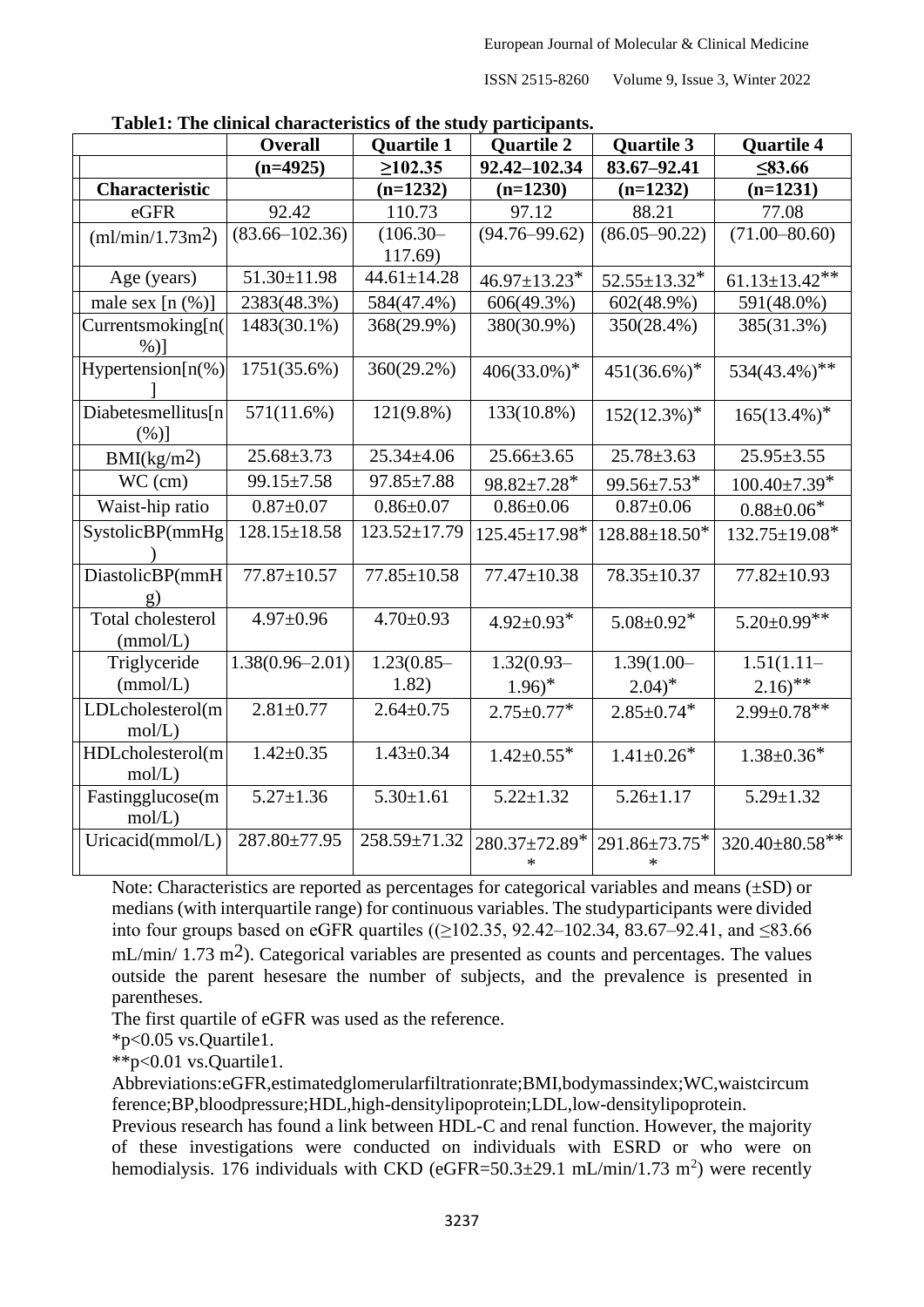enrolled in a study and monitored for up to 84 months. Low HDL-C levels were linked to lower eGFR, according to the findings of this cross-sectional investigation. Low HDL-C levels were linked with earlier dialysis or a doubling of plasma creatinine level  $(P=0.017)$  at follow-up; HDL-C was the only lipid parameter that affected CKD development independently of diabetes [hazard ratio (HR)= $0.951$ ; 95 percent CI, 0.917–0.986; P= $0.007$ ]. Epidemiological data on the link between HDL-C and renal function in the general population, on the other hand, is scarce. In this study, we looked at the relationship between HDL-C and eGFR in a community-based population with generally normal kidney function (93 participants had an eGFR of 60  $mL/min/1.73 m<sup>2</sup>$ ). The findings demonstrated that in the general population, low HDL-C levels were related with lower eGFR.

|                         | <b>Univariate</b> |         |          |         |
|-------------------------|-------------------|---------|----------|---------|
| <b>Characteristics</b>  | r                 | P       | ß        | P       |
| Male                    | 0.002             | 0.830   | $-3.654$ | < 0.001 |
| Age                     | $-0.418$          | < 0.001 | $-0.453$ | < 0.001 |
| Currentsmoking          | $-0.014$          | 0.173   | 0.204    | 0.673   |
| hypertension            | $-0.139$          | < 0.001 | 0.550    | 0.289   |
| Diabetesmellitus        | 0.063             | < 0.001 | 3.229    | < 0.001 |
| BMI(kg/m <sup>2</sup> ) | $-0.070$          | < 0.001 | 0.302    | 0.001   |
| $WC$ (cm)               | $-0.157$          | < 0.001 | $-0.127$ | 0.008   |
| Waist-hip ratio         | $-0.121$          | < 0.001 | 11.566   | 0.035   |
| SystolicBP(mmHg)        | $-0.159$          | < 0.001 | 0.004    | 0.786   |
| DiastolicBP(mmHg)       | $-0.011$          | 0.293   | 0.034    | 0.186   |
| Triglyceride (mmol/L)   | $-0.084$          | < .001  | 1.620    | < 0.001 |
| LDLcholesterol(mmol/L)  | $-0.171$          | < .001  | 8.361    | < 0.001 |
| HDLcholesterol(mmol/L)  | 0.162             | < 0.001 | 6.399    | < 0.001 |
| Uricacid(mmol/L)        | $-0.303$          | < 0.001 | $-0.061$ | < 0.001 |
| Fastingglucose(mmol/L)  | $-0.002$          | 0.872   | 0.177    | 0.250   |

**Table2. Pearson's correlation and multiple linear regression analyses of the association between HDL-C and eGFR**.

Abbreviations:BMI,bodymassindex;BP,bloodpressure;HDL,high-densitylipoprotein; LDL, low-density lipoprotein; eGFR, estimated glomerular filtration rate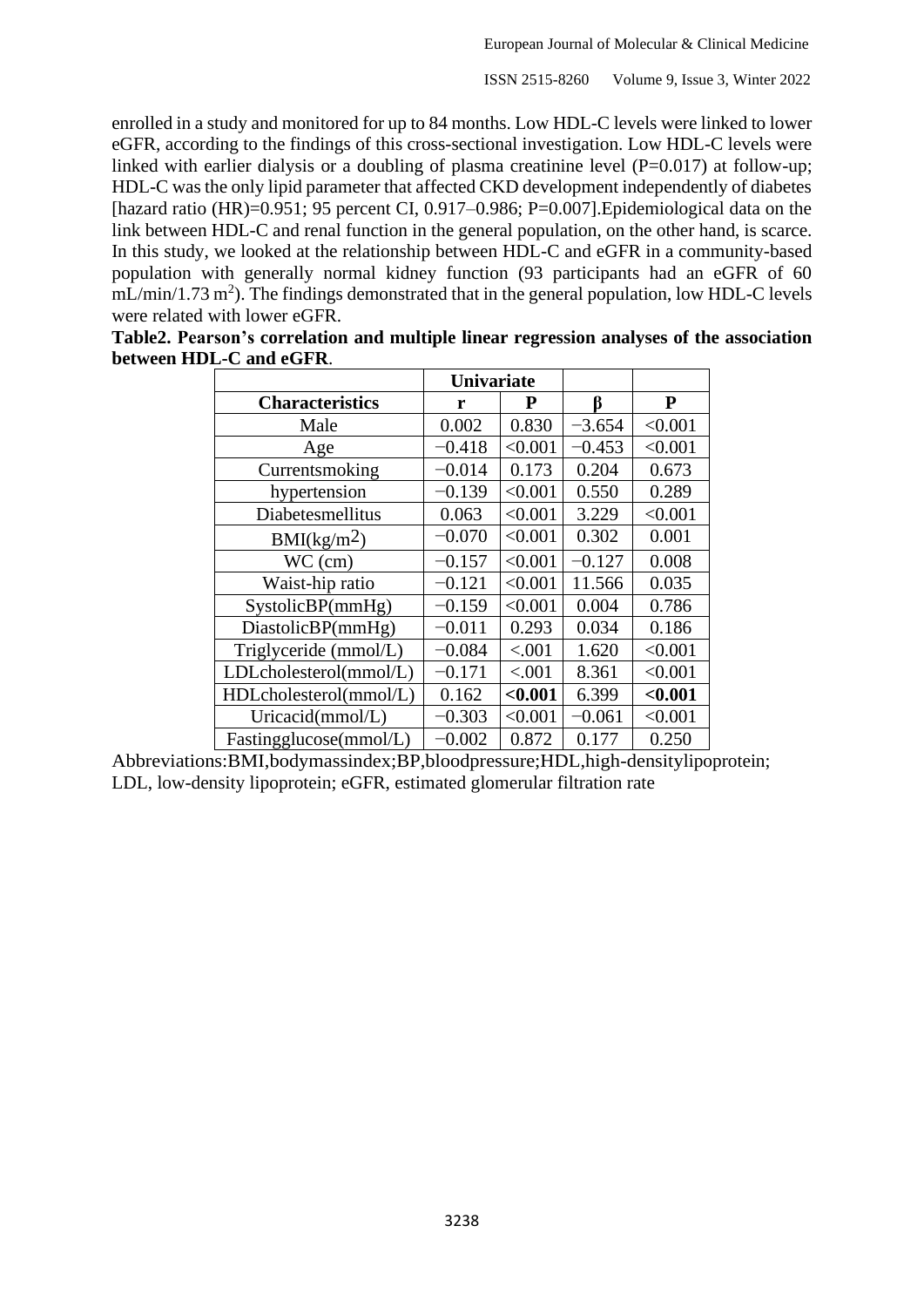ISSN 2515-8260 Volume 9, Issue 3, Winter 2022

| <b>Quartile 1</b> | <b>Quartile 2</b> | <b>Quartile 3</b> | Quartile 4    |  |
|-------------------|-------------------|-------------------|---------------|--|
| $\geq 102.35$     | 92.42-102.34      | 83.67-92.41       | $\leq 83.66$  |  |
| <b>Model 1</b>    |                   |                   |               |  |
| Odds ratio<br>1   | 0.97              | 1.00              | 0.72          |  |
| 95%CI             | $0.74 - 1.27$     | $0.75 - 1.33$     | $0.51 - 1.02$ |  |
| Reference         |                   |                   |               |  |
| $\mathbf{P}$      | 0.836             | 0.979             | 0.063         |  |
| <b>Model 2</b>    |                   |                   |               |  |
| Odds ratio<br>1   | 0.96              | 1.00              | 0.71          |  |
| 95%CI             | $0.73 - 1.26$     | $0.75 - 1.34$     | $0.50 - 1.01$ |  |
|                   |                   |                   |               |  |
| Reference         |                   |                   |               |  |
| P                 | 0.770             | 0.999             | 0.058         |  |
| <b>Model 3</b>    |                   |                   |               |  |
| Odds ratio        | 1.15              | 1.29              | 1.00          |  |
| 95%CI             | $0.85 - 1.55$     | $0.94 - 1.78$     | $0.68 - 1.46$ |  |
| Reference         |                   |                   |               |  |
| P                 | 0.370             | 0.116             | 0.982         |  |
| <b>Model 4</b>    |                   |                   |               |  |
| Odds ratio        | 0.41              | 0.29              | 0.15          |  |
| 95%CI             | $0.25 - 0.66$     | $0.17 - 0.48$     | $0.08 - 0.28$ |  |
| Reference         |                   |                   |               |  |
| P                 | < 0.001           | $0.001$           | < 0.001       |  |

**Table3. Association between HDL-C and eGFR in all participants.**

Note:Model1:Adjustedforageandgender.

Model2:Adjustedformodel1variablesplussmokingstatus,historyofhypertension,andhistoryofdi abetesmellitus.Model 3: Adjusted for model 2 variables plus BMI, WC, WHR, SBP, and DBPModel. 4:Adjusted for allthe variables.

Although our study found a link between eGFR and HDL-C in the general population, the link between eGFR and HDL-C in individuals with moderate to severe renal disease is not as strong. Reduced kidney function causes deregulation of HDL-C metabolism in individuals with ESRD [18], and low HDL-C levels are a characteristic of ESRD-related dyslipidemia. Reduced renal function could be the source of lower HDL-C levels in this type of connection. The diminished hepatoprotective benefits of lower HDL-C levels, on the other hand, may be the cause of the connection of HDL-C with eGFR in the general population with roughly normal renal function.The association between low HDL-C levels and lower eGFR could be explained by a number of factors. Low HDL-C levels, for starters, are a well-known risk factor for atherosclerosis. Renal artery stenosis is a key cause of impaired kidney function [19]. Second, low HDL-C levels are independently related with arterial stiffness [20], which is a key cause of impaired kidney function [21], as our prior work demonstrated. Third, decreased HDL-C levels may have a role in renal microvascular dysfunction. Morton et al. [22] found a link between vascular risk factors and type 2 diabetes complications.After adjusting for potential confounders, patients in the lowest tertile had a 17 percent higher risk of microvascular disease (adjusted HR=1.17; 95 percent CI, 1.06–1.28; P=0.001) after a median of 5 years of follow-up compared to those in the highest tertile (adjusted HR=1.17; 95 percent CI, 1.06–1.28; P=0.001). The amount of HDL-C is an independent risk factor for the development of renal microvascular disease. Finally, HDL may have pleiotropic effects such as antioxidative, anti-inflammatory, and antiapoptotic effects, and these activities may help to protect renal function [23].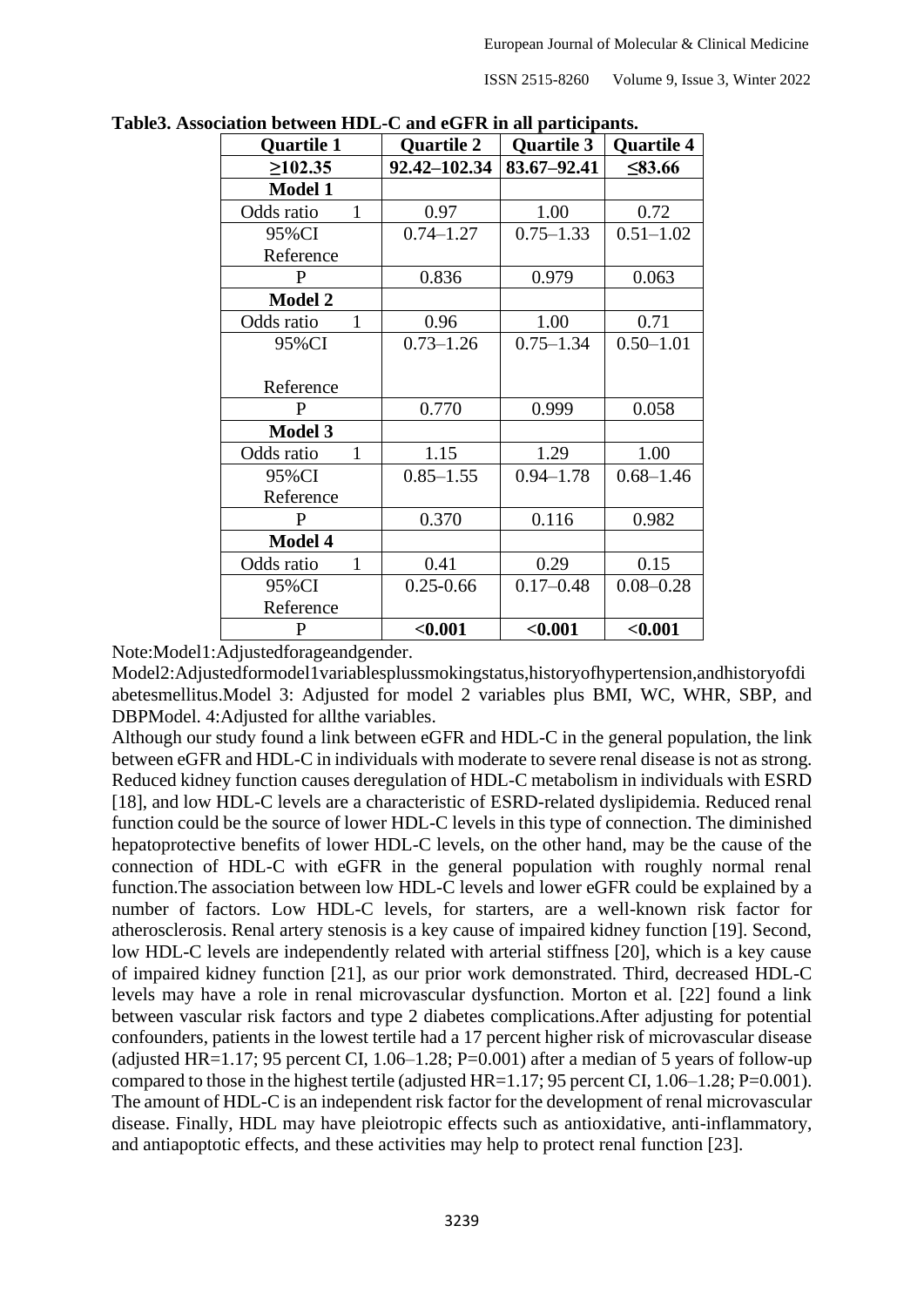In the current study, eGFR values were classified by quartiles, and correlative confounders were adjusted stepwise to better understand the link between HDL-C and eGFR. After adjusting for all covariates, the results showed that HDL-C was independently linked with all quartiles of eGFR (model 4), and this independent association was not apparent in the other models (model 1, 2, 3). Other variables, such as age, blood pressure, and cholesterol factors, could impair renal function in the general population with roughly normal eGFR values, according to this finding.

The current study has a number of limitations. First, the current study is unable to determine causal links between the findings due to the cross-sectional methodology and its inherent constraints. As a result, longitudinal and interventional investigations are needed to confirm our findings. Second, we employ eGFR based on creatinine as a measure of renal function. Creatinine is a consequence of muscle mass, and it is less effective for measuring kidney function in elderly persons since muscle mass is generally reduced [24]. In the current study, about 1500 individuals were over the age of 60, which could have influenced the results.Third, the study population is Indian, and kidney function was measured using the MDRD method. Although the current study provides crucial ethnic data that helps to elucidate the link between HDL-C and eGFR, extrapolating our findings to other demographic groups should be done with caution. Fourth, even though the results were corrected for several factors that could be linked to eGFR values, residual confounding is still a possibility.

#### **CONCLUSION**

After controlling for several variables, HDL-C is found to be independently linked with eGFR in the general population. Furthermore, when eGFR decreases, this association should improve gradually. In addition, large-scale, well-conducted research is urgently needed to give more conclusive proof of this link.

#### **REFERENCES**

- 1. McIntyre CW, Odudu A, Eldehni MT (2009) Cardiac assessment in chronic kidney disease. Curr Opin Nephrol Hypertens 18: 501-506. doi: [10.1097/MNH.0b013e328331050b.](http://dx.doi.org/10.1097/MNH.0b013e328331050b) PubMed: [19724223.](http://www.ncbi.nlm.nih.gov/pubmed/19724223)
- <span id="page-7-0"></span>2. Liu Q, Li Z, Wang H, Chen X, Dong X et al. (2012) High prevalence and associated risk factors for impaired renal functionand urinary abnormalities in a rural adult population from southern China. PLOS ONE 7: e47100. doi: **10.1371/journal.pone.0047100**. PubMed: [23056593.](http://www.ncbi.nlm.nih.gov/pubmed/23056593)
- <span id="page-7-1"></span>3. McCullough PA, Al-Ejel F, Maynard RC (2011) Lipoprotein subfractions and particle size in end-stage renal disease. Clin J Am Soc Nephrol 6: 2738-2739. doi[:10.2215/CJN.10281011.](http://dx.doi.org/10.2215/CJN.10281011) PubMed: [22157706.](http://www.ncbi.nlm.nih.gov/pubmed/22157706)
- 4. Roehrs M, Valentini J, Paniz C, Moro A, Charão M et al. (2011) The relationships between exogenous and endogenous antioxidants with the lipid profile and oxidative damage in hemodialysis patients. BMC Nephrol 12: 59. doi[:10.1186/1471-2369-12-59.](http://dx.doi.org/10.1186/1471-2369-12-59) PubMed: [22029620.](http://www.ncbi.nlm.nih.gov/pubmed/22029620)
- 5. Kim JY, Kang HT, Lee HR, Lee YJ, Shim JY (2012) Comparison of lipid-related ratios for prediction of chronic kidney disease stage 3 or more in Korean adults. J Korean Med Sci 27: 1524-1529. doi[:10.3346/jkms.2012.27.12.1524.](http://dx.doi.org/10.3346/jkms.2012.27.12.1524) PubMed: [23255852.](http://www.ncbi.nlm.nih.gov/pubmed/23255852)
- 6. Moradi H, Vaziri ND, Kashyap ML, Said HM, Kalantar-Zadeh K (2013) Role of HDL dysfunction in end-stage renal disease: a double-edged sword. J Ren Nutr 23: 203-206. doi[:10.1053/j.jrn.2013.01.022.](http://dx.doi.org/10.1053/j.jrn.2013.01.022) PubMed: [23611547.](http://www.ncbi.nlm.nih.gov/pubmed/23611547)
- 7. Chen HY, Kao TW, Huang JW, Tsai TJ, Wu KD (2008) Association between dyslipidemia and residual renal function in patients on chronic peritoneal dialysis. Clin Nephrol 70: 233-239. doi[:10.5414/CNP70233.](http://dx.doi.org/10.5414/CNP70233) PubMed: [18793565.](http://www.ncbi.nlm.nih.gov/pubmed/18793565)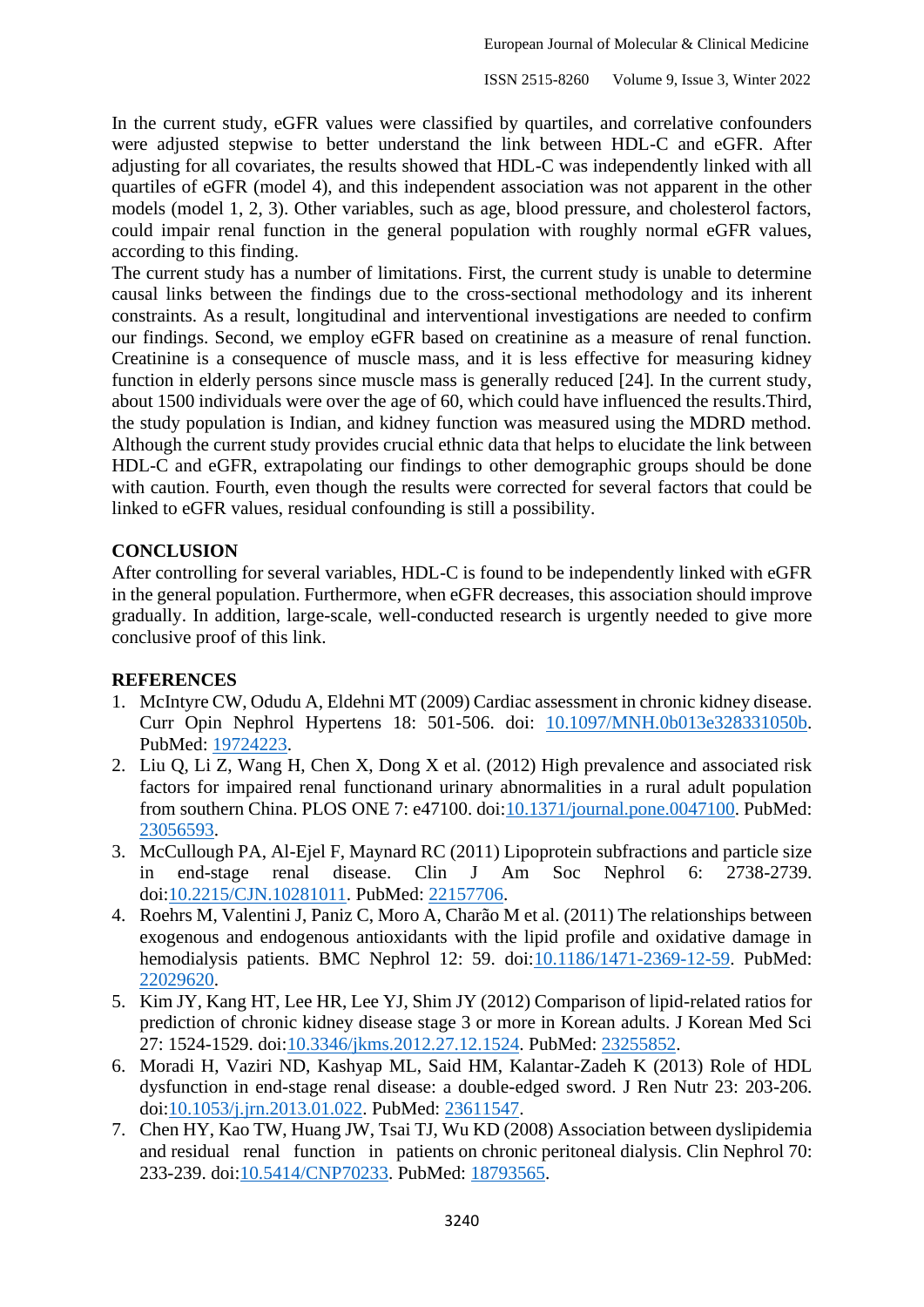- 8. Upadhyay A, Earley A, Lamont JL, Haynes S, Wanner C et al. (2012) Lipid-lowering therapy in persons with chronic kidney disease: a systematic review and meta-analysis. Ann Intern Med 157: 251-262. doi[:10.7326/0003-4819-157-4-201208210-00005.](http://dx.doi.org/10.7326/0003-4819-157-4-201208210-00005) PubMed: [22910936.](http://www.ncbi.nlm.nih.gov/pubmed/22910936)
- 9. Choudhury D, Tuncel M, Levi M (2009) Disorders of lipid metabolism and chronic kidney disease in the elderly. Semin Nephrol 29: 610-620. [doi:10.1016/j.semnephrol.2009.07.006.](http://dx.doi.org/10.1016/j.semnephrol.2009.07.006) PubMed: [20006793.](http://www.ncbi.nlm.nih.gov/pubmed/20006793)
- 10. Odden MC, Tager IB, Gansevoort RT, Bakker SJ, Fried LF et al. (2013) Hypertension and low HDL cholesterol were associated with reduced kidney function across the age spectrum: a collaborative study. Ann Epidemiol 23: 106-111. doi[:10.1016/j.annepidem.2012.12.004.](http://dx.doi.org/10.1016/j.annepidem.2012.12.004) PubMed: [23313266.](http://www.ncbi.nlm.nih.gov/pubmed/23313266)
- 11. Wang F, Ye P, Luo LM, Xiao WK, Wu HM (2010) Association of risk factors for cardiovascular disease and glomerular filtration rate: a community-based study of 4,925 adults in Beijing. Nephrol Dial Transplant 25: 3924-3931. doi[:10.1093/ndt/gfq327.](http://dx.doi.org/10.1093/ndt/gfq327) PubMed: [20542859.](http://www.ncbi.nlm.nih.gov/pubmed/20542859)
- 12. Shankar A, Leng CL, Chia KS, Koh D, Tai ES et al. (2008) Association between body mass index and chronic kidney disease in men and women: population based study of Malay adults in Singapore. Nephrol Dial Transplant 23: 1910–1918. doi[:10.1093/ndt/gfm878.](http://dx.doi.org/10.1093/ndt/gfm878) PubMed: [18156460.](http://www.ncbi.nlm.nih.gov/pubmed/18156460)
- 13. Chobanian AV, Bakris GL, Black HR, Cushman WC, Green LA et al. (2003) Seventh report of the Joint National Committee on prevention, detection, evaluation, and treatment of high blood pressure. Hypertension 42: 1206–1252. doi[:10.1161/01.HYP.0000107251.49515.c2.](http://dx.doi.org/10.1161/01.HYP.0000107251.49515.c2) PubMed: [14656957.](http://www.ncbi.nlm.nih.gov/pubmed/14656957)
- 14. Genuth S, Alberti KG, Bennett P, Buse J, Defronzo R et al. (2003) Follow-up report on the diagnosis of diabetes mellitus. Diabetes Care 26: 3160–3167.
- doi[:10.2337/diacare.26.11.3160.](http://dx.doi.org/10.2337/diacare.26.11.3160) PubMed: [14578255.](http://www.ncbi.nlm.nih.gov/pubmed/14578255) 15. Zhang LX, Zuo L, Xu GB, Wang F, Wang M et al. (2007) Community- based screening
- for chronic kidney disease among populations older than 40 years in Beijing. Nephrol Dial Transplant; 22: 1093–1099. doi: [10.1093/ndt/gfl763.](http://dx.doi.org/10.1093/ndt/gfl763) PubMed: [17210584.](http://www.ncbi.nlm.nih.gov/pubmed/17210584)
- 16. Ma YC, Zuo L, Chen JH, Luo Q, Yu XQ et al. (2006) Modified glomerular filtration rate estimating equation for Chinese patients with chronic kidney disease. J Am Soc Nephrol 17: 2937–2944. doi: [10.1681/ASN.2006040368.](http://dx.doi.org/10.1681/ASN.2006040368) PubMed: [16988059.](http://www.ncbi.nlm.nih.gov/pubmed/16988059)
- 17. Baragetti A, Norata GD, Sarcina C, Rastelli F, Grigore L et al. (2013) High density lipoprotein cholesterol levels are an independent predictor of the progression of chronic kidney disease. J Intern Med, 274: 252– 62. [doi:10.1111/joim.12081.](http://dx.doi.org/10.1111/joim.12081) PubMed: [23607805.](http://www.ncbi.nlm.nih.gov/pubmed/23607805)
- 18. Ganda A, Magnusson M, Yvan-Charvet L, Hedblad B, Engström G et al. (2013) Mild renal dysfunction and metabolites tied to low HDL cholesterol are associated with monocytosis and atherosclerosis.Circulation. 127: 988-996. doi[:10.1161/CIRCULATIONAHA.112.000682.](http://dx.doi.org/10.1161/CIRCULATIONAHA.112.000682) PubMed: [23378299.](http://www.ncbi.nlm.nih.gov/pubmed/23378299)
- 19. Textor SC, Misra S, Oderich GS (2013) Percutaneous revascularization for ischemic nephropathy: the past, present, and future. Kidney Int 83: 28-40. PubMed: [23151953.](http://www.ncbi.nlm.nih.gov/pubmed/23151953)
- 20. Wang F, Ye P, Luo LM, Xiao WK, Qi LP et al. (2011) Association of serum lipids with arterial stiffness in a population-based study in Beijing. Eur J Clin Invest 41: 929-936. doi[:10.1111/j.1365-2362.2011.02481.x.](http://dx.doi.org/10.1111/j.1365-2362.2011.02481.x) PubMed: [21314825.](http://www.ncbi.nlm.nih.gov/pubmed/21314825)
- 21. Lilitkarntakul P, Dhaun N, Melville V, Blackwell S, Talwar DK et al. (2011) Blood pressure and not uraemia is the major determinant of arterialstiffness and endothelial dysfunction in patients with chronic kidneydisease and minimal co-morbidity. Atherosclerosis 216: 217-225. doi[:10.1016/j.atherosclerosis.2011.01.045.](http://dx.doi.org/10.1016/j.atherosclerosis.2011.01.045) PubMed: [21376323.](http://www.ncbi.nlm.nih.gov/pubmed/21376323)